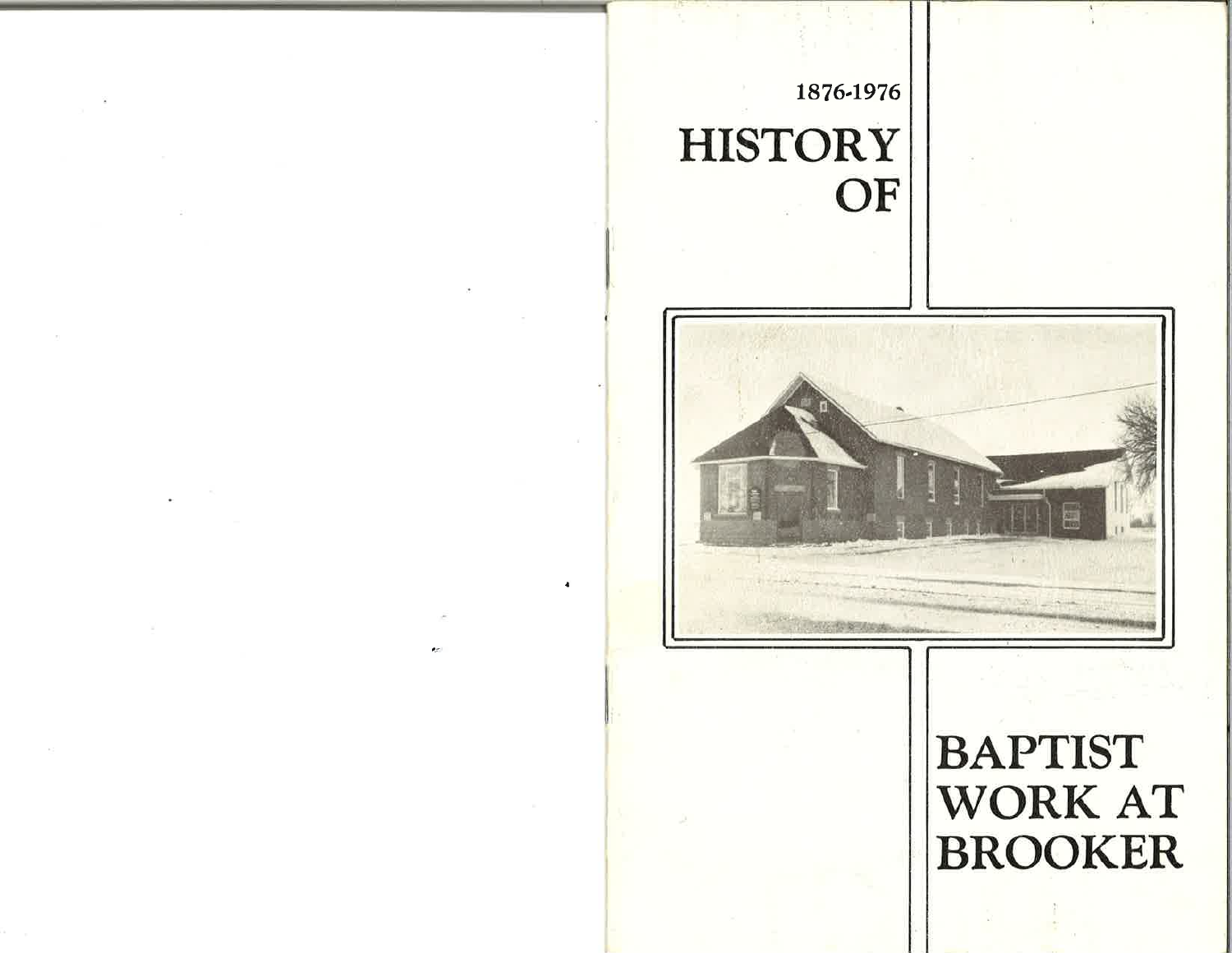

## HISTORY OF BAPTIST WORK AT BROOKER 1876.1976

The beginning of Brooker Baptist Church must date as taking place at least ten years before the time of its organization in 1876 and Rev. John Galt was fortunate in having a definite account of the same from the man who under God, commenced the work. The founder and first preacher of the Gospel in the settlement was Elder Richard Herrington, a son of Elder Richard Herrington Sr., founder of the Kingsville Baptist Church and pioneer Baptist preacher of the district.

Richard D. Herrington was baptized in Lake Erie on Sunday, November 3, 1852 by the Rev. H. Fitch after being examined and accepted by the Colcehster Second Baptist Church (ller Settlement). A Iittle later it was unanimously voted that Bro. Richard Herrington Jr. be privileged to improve his gift in preaching and that a certificate to that effect be given to him.

In the early Eighteen-sixties Bro. Herrington in improving his gift in preaching, conducted services at Woodslee, riding on horseback when the state of the ground permitted, and in the spring and fall going on foot with the aid of a vaulting pole. One day when riding home he was accosted by William Brooker, one of the first settlers, in a rough manner and with a query as to why he went all the way to Woodslee to preach and never offered to stop in the Brooker settlement. Did he think that the people in the settlement were all heathen or what did he think? The result of this interview was that William Brooker offered to open his house and to see that there would be "a crowd at the preaching."

On the occasion of the first meeting, Mr. Herrington found some difficulty in getting into the house which was crammed to excess with men, women and children; even the little stair to the attic was occupied by women with children in their laps and the creaking of the boards overhead indicated there were some upstairs. The day was warm and the place being crowded, the fresh air was very sweet when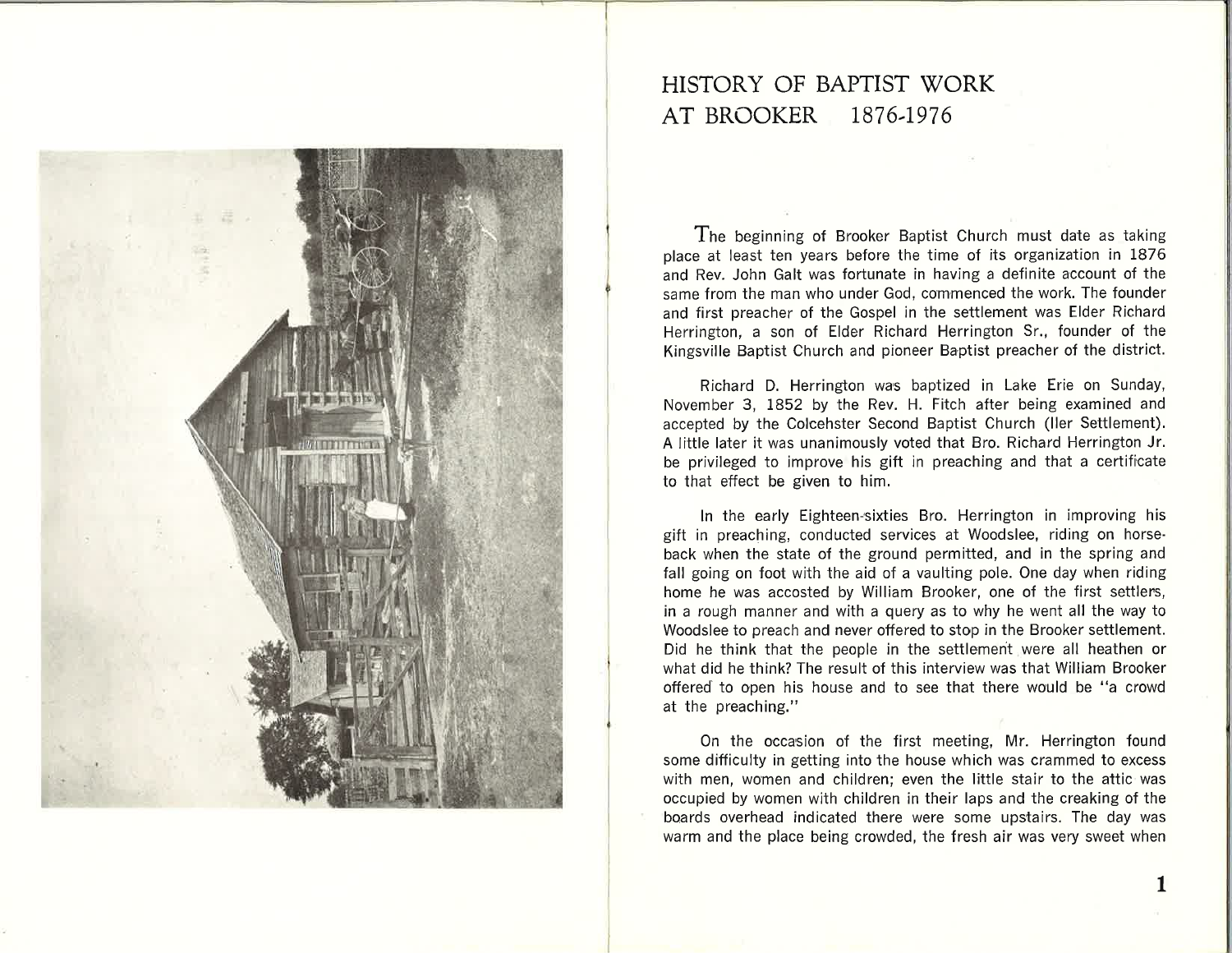they got outside after the meeting. These'services continued and many became deeply interested in the "Good News", so much so that it was proposed that a Chapel be built in order that all might hear the Gospel proclaimed.

A lot for the first church was purchased at the corner of what is now the Belle River Road and the Ninth Concession, for \$5. A "bee" was called and in about a week a log church was ready for use as <sup>a</sup> chapel and a day school when a teacher was available. This building served the community for a number of years until a larger and better appointed building was erected

While preaching continued in the little log chapel for some years, no church was organized until that historic occasion one hundrecl years ago. The minute book contains this record "January 12th in the year of our Lord 1876 delegates from Leamington, Kingsville, Col' chester and Rochester Churches met with the brethren in Brooker settlement (seven miles north of Kingsville) for the purpose of examining and, if thought proper, recognizing them as a Regular Baptist Church — the little church now number 12; yet it has fair prospects endren – the nure endren now number 12, yet it has fair prospects<br>and promises well. Under the earnest ministrations of our devoted Brother Jacob A. ller we expect the little to become a thousand and the small one a great nation".

In the same year  $(1876)$  a new church was erected upon the site of the present edifice. lt was much larger and of brick construction. A lot was donated by William Dewhurst, owner of the farm where the desired lot was located. The bricks cost \$200, and as ready money was not available, it was necessary to raise the money by "note". lt is significant of the poverty of the period that the money could not be obtained without the signatures of the three most responsible farmers in the church. The Pugsley Revival brought so many more people to the church that it was necessary to build an annex to provide for all.

There followed a period of intense evangelism. At least three protracted series of revival meetings were held. The first was conducted by the minister, the second by Rev. William Pugsley and the third by Evangelist Vansickle. ln the year IB97 Mr. Vansickle con. ducted special services with such remarkable results that almost all of the young people of the district made profession of faith in Jesus Christ as Saviour and Lord.

With the coming of Rev. John Galt, 1909, a new day dawned for the church. The practice of engaging a minister by the year was discontinued and Rev. Galt remained for three years. Under his direction in 1910 a Ladies Aid was organized with seven members and a fund was started to improve the church building. Eventually the ladies had \$1200, in the bank only to find the improvements were opposed by some who considered that there was no future to the work in the church.

When Rev. C. Gosnell took charge of the church in 1919 he seized the opportunity to do some permanent work.

<sup>}</sup>

A shed at the back of the lot which sheltered the horses in the cold weather and where the wood was kept for heating, was cleaned and tables set up, lanterns were hung from the rafters for lights. This was where we held our ice cream and strawberry socials with the men and women going in the afternoon to make the ice cream in large freezers turned by hand. 0ur fall chicken suppers were also held there with only a free will offering given. The ladies aid met each week in different homes where neighbouring ladies would come and help piece quilts and to quilt, receiving three dollars for each finished quilt.

The dream of rebuilding the church became a reality in 1920 when the church was completely rebuilt. A rock well was drilled at the back of the church; an addition was built making room for <sup>a</sup> kitchen and some class rooms; and a baptistry was installed with only a wood stove to provide heat. Our faithful janitor Mrs. William Orton would stay all night to keep the fire going so the water would be kept warm for the baptismal service the following Sunday. Before this we had the privilege of using the baptistry in the Kingsville Church. A basement was placed beneath and an addition made to the entrance. Some years passed before the debt involved was retired but they were years of intense activity and growth. The new building brought new life to the congregation.

1922 - Rev. and Mrs. John Marshall came to minister during this time. Mr. and Mrs. John Marshan came to minister during<br>this time. Mr. and Mrs. Nelson Helkie gave another parcel of land to the church to increase the size of the grounds. The congregation was greatly surprised when Mrs. Marshall presented the church with a large oil painting for the wall of the baptistry which she herself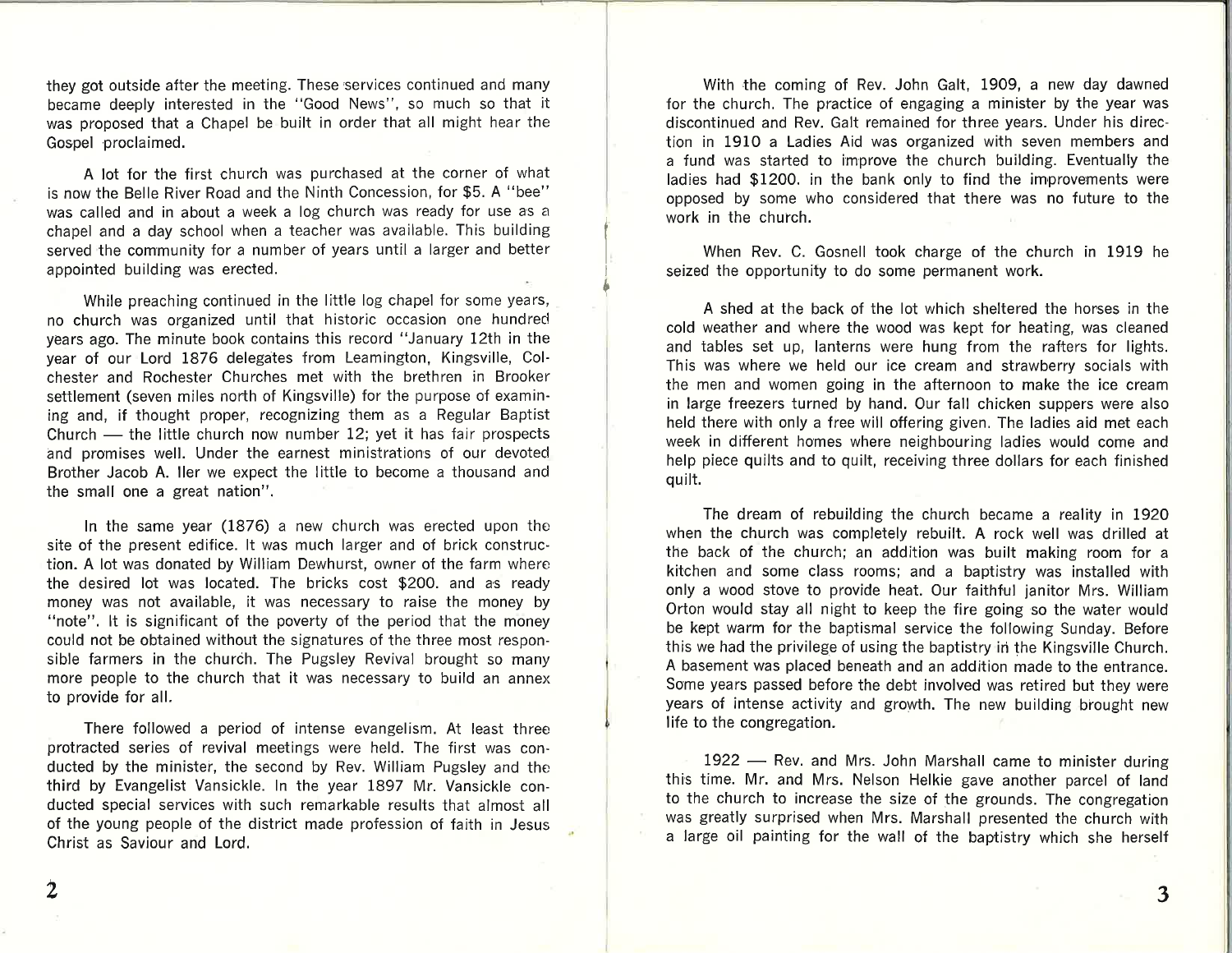had painted. This gift was greatly appreciated so much so that it still beautifies our church.

ln 1927 Rev. A. Burgess came to serve our church as pastor. A lovely pulpit Bible was donated by Miss Audera Hutchins. Up to this time the church used only coal oil lamps and in November 1929 the electric lighting system was installed. At the dedication service, the oldest mem'ber of the church, Mrs. James Brooker was asked to switch on the auditorium lights. A beautiful pulpit light was given by Mrs. Rose Osborne who was deeply interested in the church work. The Ladies Aid of the church and community worked and fellowshipped together to give the support they needed in all activities. One afternoon, in 1935, the ladies of the church, visiting churches and community met together in the auditorium, the occasion being Mrs. Oscar Patterson having completed twenty-five years as President. Mrs. Ethel Newman read the minutes of the first organized meeting, while threa other members of the seven chartered members were there: Mrs. Jim Newman, Mrs. Harry Bedell and Mrs. Matthew Hutchins.

ņ ì. I ,l

ln 1937 a Ílag "the Union Jack" was given to the church by Mr. and Mrs. Elwyn Patterson. Rev. Burgess resigned in 1941, he had served the longest pastorate in the church's history — 14 years.

ln 1943 during the ministry of Rev. F. M. Ward the auditorium's beauty was greatly enhanced when the beautiful stained glass windows were installed by the members and former members of the church. At the same time the kitchen was renovated and fine new carpeting put down in the church. The same year Rev. Ward had the privilege of marrying the first British War Guest in Canada. ln preparation for the ceremony a Minshall Electric organ was secured. The congregation was so impressed with the music they decided to keep the instrument. A canvass of the community was made and in one month the amount required was raised.

Shortly afterward the fine oak communion table and chairs were presented to the church by members of the Trimble family; the table in memory of Dr. Trimble and the chairs as a memorial to Mr. and Mrs. William Trimble. The task of beautifying the House of God had progressed steadily. The building was worthy in every way as <sup>a</sup> place dedicated to the worship of Almighty God.

1954 — With the faithful leadership of Rev. C A. Hill the audi-- torium was renovated, a new hard wood floor was laid and new pews were installed which were donated by different members and friends This was an added attraction to our church.

ln July 1960 a motion was carried that we contact Dr. Burns to see if it were possible to receive help from the Home Missions as we would like to continue the work of our church independently of Kingsville and start on our own. Rev, K. R. Davis, our minister, suggested guide lines so that all working together we could manage to build our parsonage and support our own minister.

Since the beginning of our church the same miníster had served both Kingsville and Brooker and due to the growth of both churches we felt that the Lord was leading us to step out in faith.

With the help of the Lord and much prayer, and all working together in unity and love we began to build our parsonage across the road from the church on the one acre of land that was given by Mr. and Mrs. Edgar Goodburn. ln September 1961 a contractor was called and work on the parsonage began. When it was completed a few months later, we were all very thankful to the Lord for His rich blessings.

God has honoured the faith of this congregation but it was with much regret that we voluntarily severed connections with our mother church in Kingsville. We greatly appreciated their help and love during our many years of work together, and we still look forward to the times of fellowship which we can share together as sister congregations.

A Pulpit Committee was appointed to call a minister. Rev. P. Augustine accepted our call and agreed to come in April 1962. Mean. while we called Rev. Silas Lamb to come as interim minister to oversee the work until Rev and Mrs. Augustine came as our full time minister. ln 1963 a garage was built beside the parsonage'and the work of the Lord prospered as many were baptized and joined our growing fellowship.

It had been predicted that most rural churches do not have much longer to exist, but under the capable leadership and ministry of Rev. and Mrs. Sheldon Draper which began in 1964 our church continued to increase.

 $\ge$  In 1965, the J.O.Y. class with their teacher Mrs. Glen Bruner presented the church with the Christian Flag.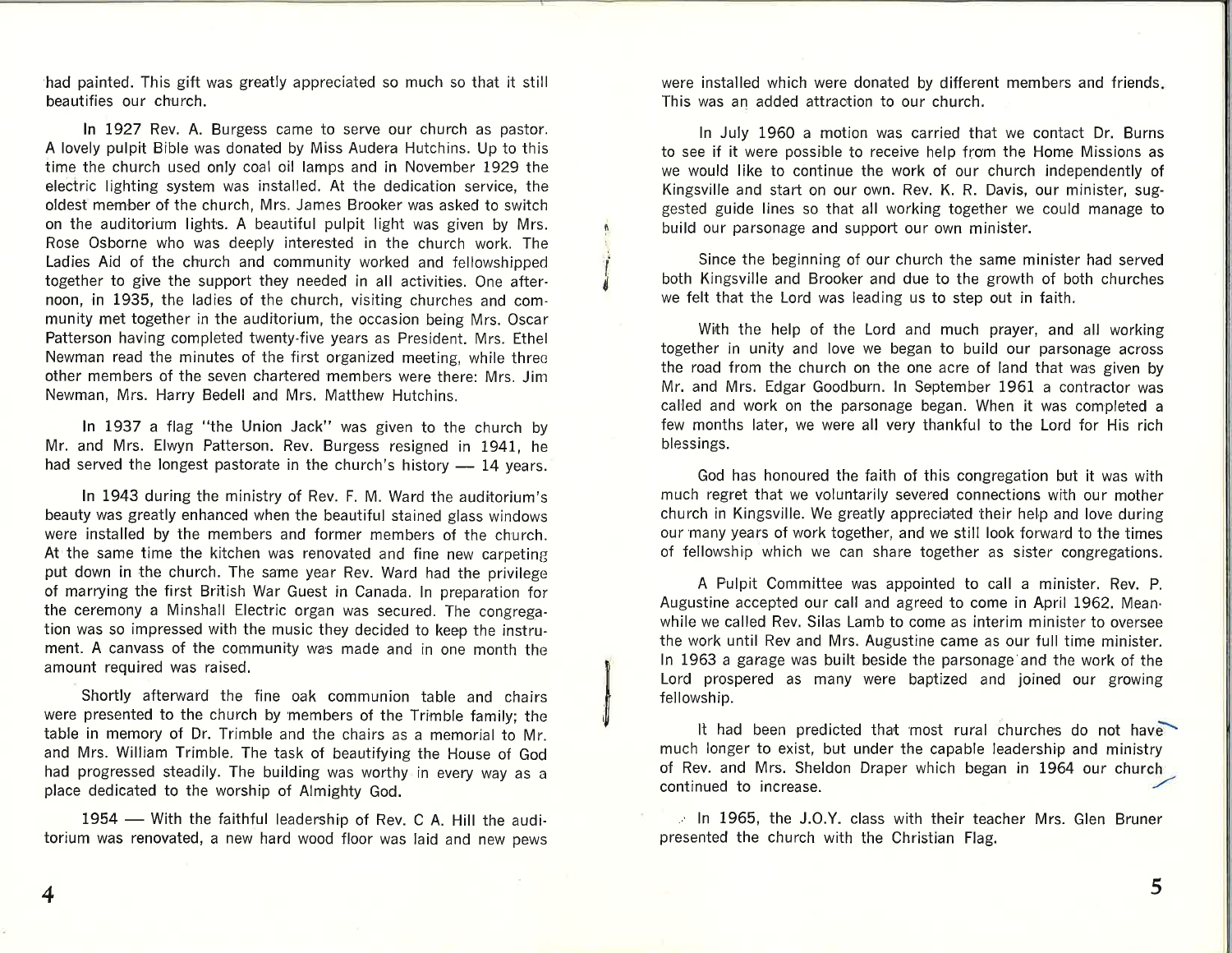On June 26, 1966 at the morning service, we had the privilege of watching the burning of the mortgage of the parsonage. Rev. K. Davis was the guest minister for this occasion. The evening service was held on the lawn of the parsonage when our minister Rev. Draper took the service and led in the act of dedication. To God we give the Glory.

Renovations had been made to the existing church building and although the improvements had added to the church, the Sunday School had simply outgrown the existing facilities. Again the congregation was faced with the question of taking a big step in faith and after considerable study and much prayer, plans were prepared for the erection of a Christian Education Wing. Recognizing the need for faith and sacrifice on the part of every member, the congregation approved the plans and authorized construction of the new building. At this time Mr. and Mrs. Steve Newman donated additional land to the church property,

The new wing provides seven permanent classrooms along with furnace room in the basement and a minister's study at ground level just inside the main entrance. On the upper floor a spacious kitchen and large auditorium has been provided and this can be used for classrooms by placing dividers at the proper location. Washrooms and a cloakroom space are also located in this same area.

The convention was asked to make available a church extension loan to assist the congregation which had already raised a considerable amount of money.

At the service of dedication February 4, 1968, a crowd of approximately two hundred people filled the new auditorium. The guest speaker for the occasion was Rev. A. R. Goldie of the Department of Canadìan Missions, Toronto. Our pastor Rev. Sheldon Draper led in the act of dedication and Rev. Martin Brown of Kingsville led in the prater of dedication.

 $\overline{a}$ 

Furniture for the study was donated and dedicated to the.Glory of God in the memory of Mrs. Ethel Newman a former well loved member. A flag for the Christian Education Wing was given by the Cottam Canadian Legion through Mrs. Harry Counsell. A pulpit Bible was given in memory of Mr. and Mrs. John Brooker by their grand-

daughters Mrs. Simon and Mrs. Brown. New Bibles for the pews were given by Mrs. Jean Augustine in memory of her husband Rev. P. Augustine. The former flag (Union Jack) that was given in 1937 was replaced by Mr. and Mrs. Fred Collard.

 $\rightarrow$  ln 1972 the new suspended ceiling and flourescent lighting were installed in the sanctuary. The lights in the form of a cross seem to symbolize the faith of this church. Our preaching and witness is based on the cross of Christ where our Saviour shed his precious blood so that our sins might be forgiven. With Paul we say: "God forbid that <sup>I</sup> should glory, save in the cross of our Lord Jesus Christ." We acknowledge that all our blessings come from God and to Him we give all the glory. Also in 1972 the basement of the sanctuary was completely renovated, and divided into three permanent classrooms, furnace **-room** and beautiful nursery.

Rev. and Mrs. Draper having accepted a call to a church in New Brunswick resigned in October 1972, and terminated their ministry here in December.

Rev. A. G. Heatherington came as interim minister for a few months in which we greatly enjoyed his ministry.

ln June 1973 Stephen Jones a graduate of Ontario Bible College came to minister to us. At this time a beautiful desk, chairs and filing cabinet for the study were donated by Mr. and Mrs. C. R. Jewell and Family.

ln September 1973 Mr. Jones began studies toward a Bachelor of Arts degree at the University of Windsor. Hè received his B.A. in May 1975 and is presently looking towards ordination in the near future.

To the present time Mr. Jones' pastorate has been an eventful one. ln December L973 a new Conn electric church organ was purchased by the church. lts music adds greatly to the quality of our worship service. lt is noteworthy that no funds were taken from the church treasury to pay for the organ. A special organ fund was set up and the organ was completely paid for in a very short period of time.

 $\therefore$  In March 1974 new shingles were installed on the roof of the sanctuary.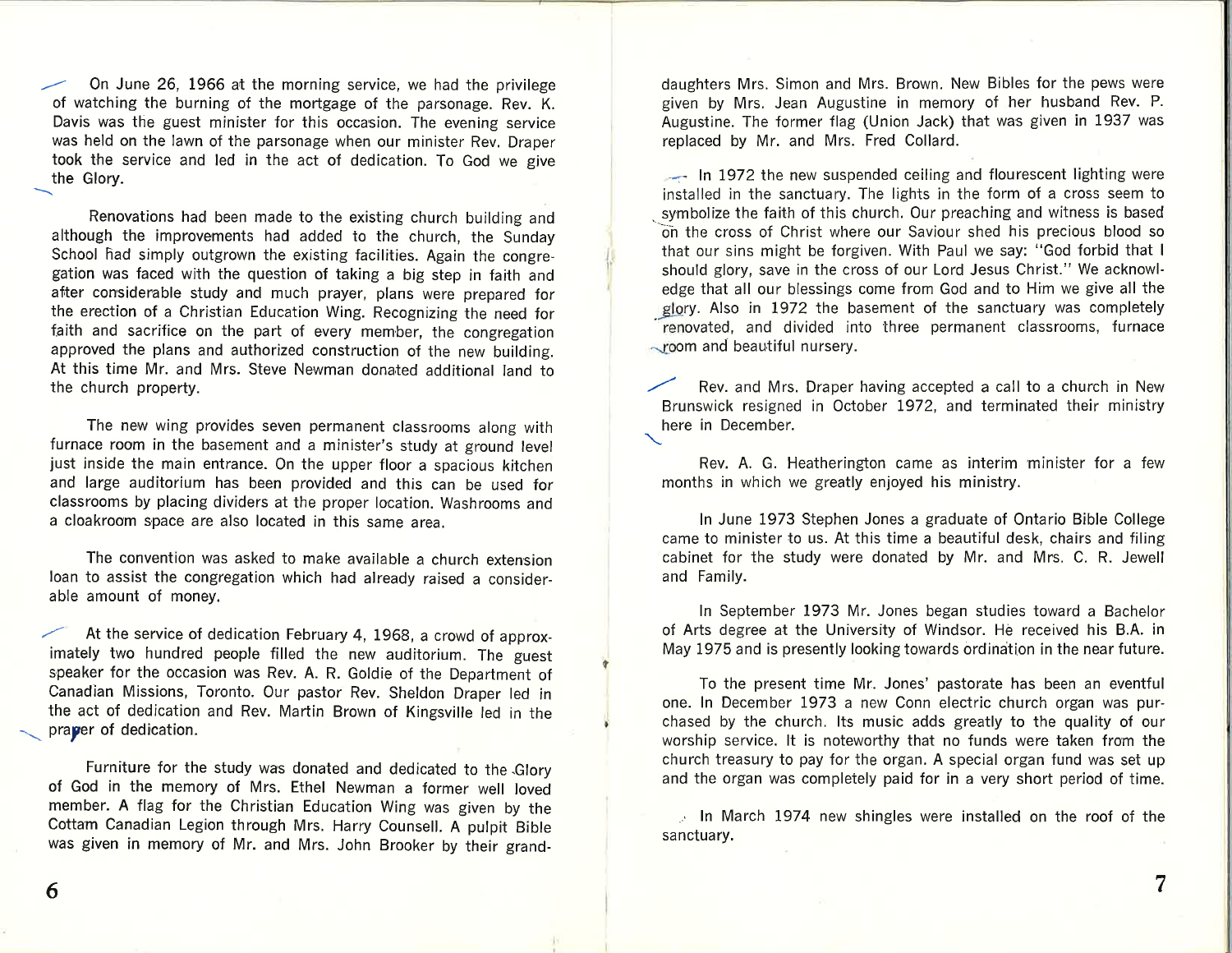Also in 1974 the congregation voted to begin extensive renovations in the vestibule of the church and to purchase new carpeting and baptistry drapes for the sanctuary. The result is a lovely, spacious vestibule with ample space for coats, new glass doors, beautiful indoor-outdoor carpeting, wrought iron handrails and newly refinished woodwork.

Much time and energy and many monetary gifts went into the completion of the renovations. After the carpenters had left, much work still needed to be done and we are grateful to those who gave of themselves so willingly for the beautifying of God's house. Carpeting in the sanctuary was donated by the Ladies Aid with donations by individuals. The Baptistry drapes were donated as were the wrought iron coat racks in the vestibule.

T

ç

a

ln 1974 and 7975 the pulpit, pulpit chairs and woodwork in the vestibule were refinished by Mr. and Mrs. Elton Newman — thus<br>adding greatly to the beauty of God's house. adding greatly to the beauty of God's house.

1975 was a year of great significance in the life of our church. ln February we began our Centennial Celebrations with Rev. William P. Lewis of Toronto as our "99th" Anniversary speaker.

The plan for the year was to have one special speaker per month. On these special Sundays we would have a fellowship hour following the morning service so that everyone could meet the speaker. As an experiment, on the evening of these special Sundays, evening services have been initiated with the pastor speaking. We have been gratified to see the response of the people during the year. We have enjoyed great inspiration from our guest preachers Rev. Clifford Hill, Rev. Kenneth Davis, Rev. Sheldon Draper, Mrs. P. D. Augustine, Rev. Silas Lamb, Rev. A. G. Heatherington, Dr. S. L. Boehmer, Rev, David Faulkner, Rev. Fred Jewell and our l00th anniversary speaker Dr. Fred Ward.

All of the special services have been noteworthy, but one especially stands out in our minds. On Palm Sunday evening it was our privilege to have as our guest speaker Dr. Robert F. Armstrong of Warrendale Community Church, Dearborn, Michigan and star of the popular Television program "Happy Though Married". Over two hundred people crowded the church. The Sanctuary was filled to capacity and others watched the service over closed circuit television in the Christian

Education Building. God truly blessed us on this evening and has continued blessing us on all of our special Sundays.

ln 1975 the ladies of the church were divided into six groups, each group being responsible to supply refreshments at the fellowship hour once every six months. This group is called the "2M" group and seems to have ended the perennial problem of the same ladies being responsible for providing refreshments every time they are necessary.

We have an active B.Y.P.U., two Mission Circles, Young Adults, and Ladies Aid.

There are three choirs, a choir for young people as well as junior and senior choirs. The young people take responsibility in the service once a month.

ln the fall of 1975 a Family Night program was initiated. A Boy's Group was formed and now Choir practice, Prayer Meeting and Bible Study, Pioneer Girls, and Boys Group all meet on Wednesday evenings with good attendances.

1975 was also a year in which memorial gifts were presented to the church. A pulpit light was donated by Mrs. Inez Trimble in memory of her husband Wallace. A filmstrip projector, amplification system and picture of Jesus and the Children were donated in memory of Jeffrey Fitch by his parents and friends. Flowers and a picture "The Road to Emmaeus" were donated in memory of Mr. Bruce Hunter by parents and the Young People's group. Money was donated in memory of Mr. Wallace Trimble and Mr. Lawrence Nelson and has been used to purchase library books in their memory. A new Guest Register was, purchased in memory of Mr. Lawrence Nelson by his wife Florence.

Our leaders are very dedicated, very dependable workers. "We believe in tithing" and we have suppers for fellowship only. Our mem. bers and friends contribute faithfully. We try to involve as many as: possible, participation is the secret in rural work.

Brooker Church which has already experienced considerable growth in its membership looks forward to a continued expansion of its work and witness. lt is the prayer of the congregation that many others will come to fínd Jesus Christ as the Way of Salvation, as the Brooker Church spreads the gospel throughout the community.